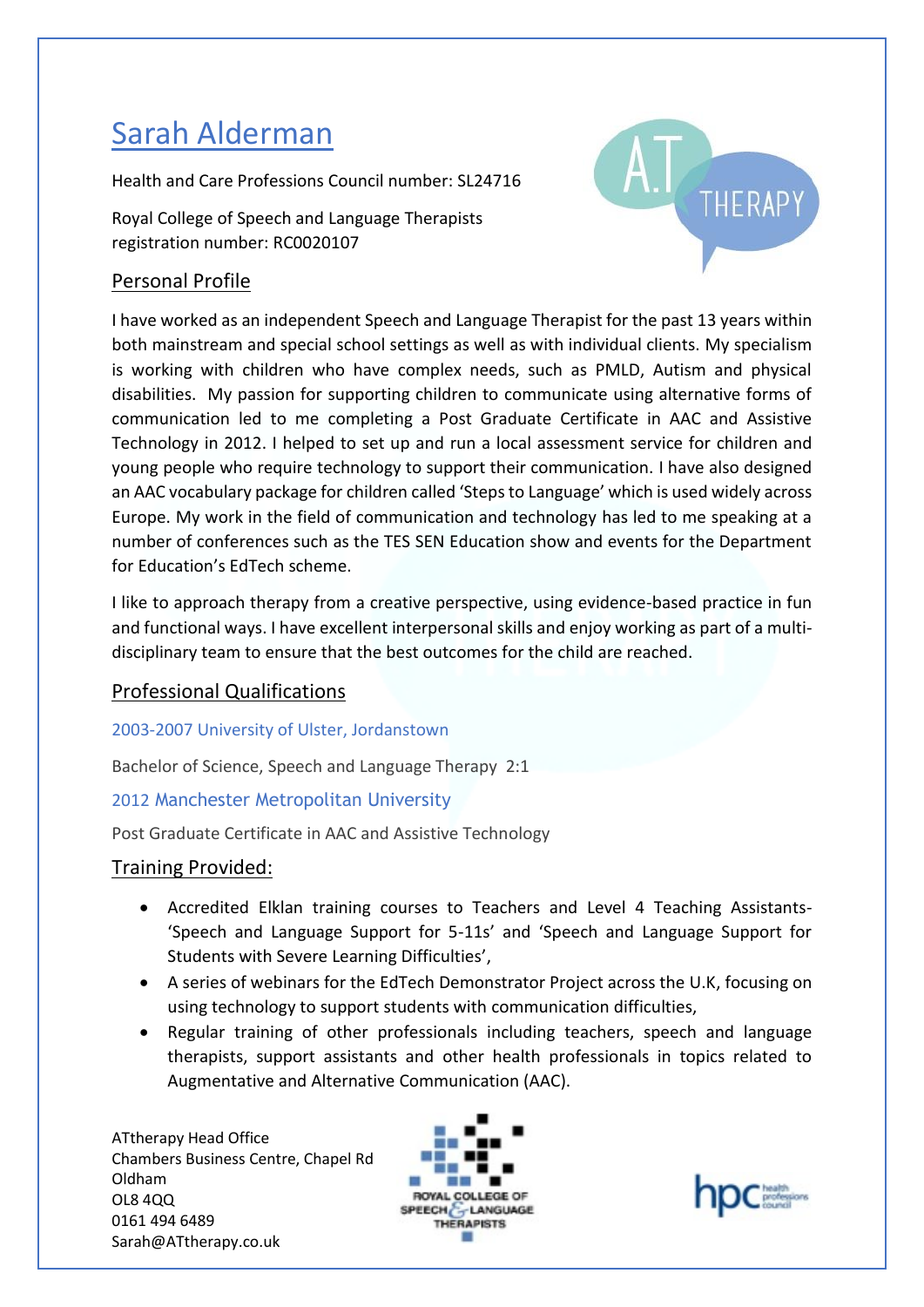- Person-Centred Planning training sessions run online to groups of Newly Qualified Speech and Language Therapists.
- Inset day training for school staff on topics such as Total Communication, The Blank Language Model, Social Stories, the SCERTS approach and Colourful Semantics.
- Presented at the national TES SEN Education Show, AAC SIG meetings and ACE Centre Network days.
- Parent and Professional training course on creating and using Communication Passports with children with complex needs.

## Training Received:

- Accredited AAC training at Ace Centre North
- Accredited Access and Control training at Ace Centre North, exploring alternative access methods to AAC
- AAC software training including Grid 3, TD Snap and Mind Express 5
- The SCERTS model (Medbridge Online)
- Makaton Stages  $1 + 2$
- Zones of Regulation training
- Elklan Tutor training
- Selective Mutism (Maggie Johnson)
- Attendance at AAC SIGs
- Attendance at ACE Centre Network days (ACE Centre)

## Work experience

### ATtherapy –2022- Present

Northern Ireland Specialist Speech and Language Therapist. At ATtherapy I support individual clients in their homes / school / community with complex needs including AAC.

### Highfurlong Special School 2008 - 2022

Specialist Speech and Language Therapist. I managed a caseload of around 40 children with complex needs, including children with SLD, physical disabilities and ASC. Many of these students had limited verbal communication so my role involved assessing for AAC needs, applying for equipment and implementing a wide variety of approaches including PODD books, communication apps and electronic communication aids. I provided an outreach service to local mainstream schools, offering advice and support re: AAC. I frequently contributed to EHC Plans and liaised daily with other professionals including teachers, NHS SLTs, physios and OTs.

ATtherapy Head Office Chambers Business Centre, Chapel Rd Oldham OL8 4QQ 0161 494 6489 Sarah@ATtherapy.co.uk